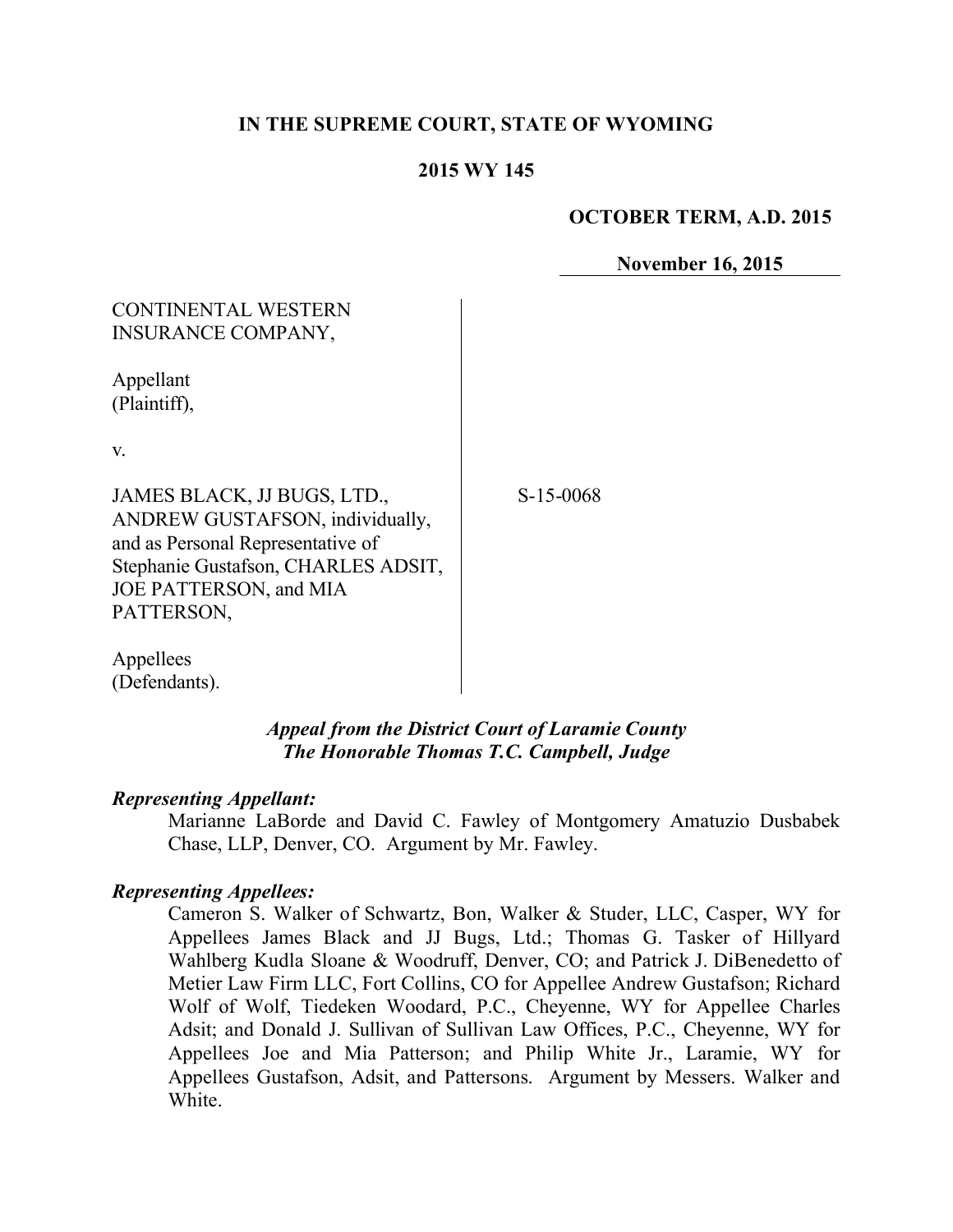*Before BURKE, C.J., HILL, DAVIS, FOX, and KAUTZ, JJ.*

**NOTICE: This opinion is subject to formal revision before publication in Pacific Reporter Third. Readers are requested to notify the Clerk of the Supreme Court, Supreme Court Building, Cheyenne, Wyoming 82002, of any typographical or other formal errors so that correction may be made before final publication in the permanent volume.**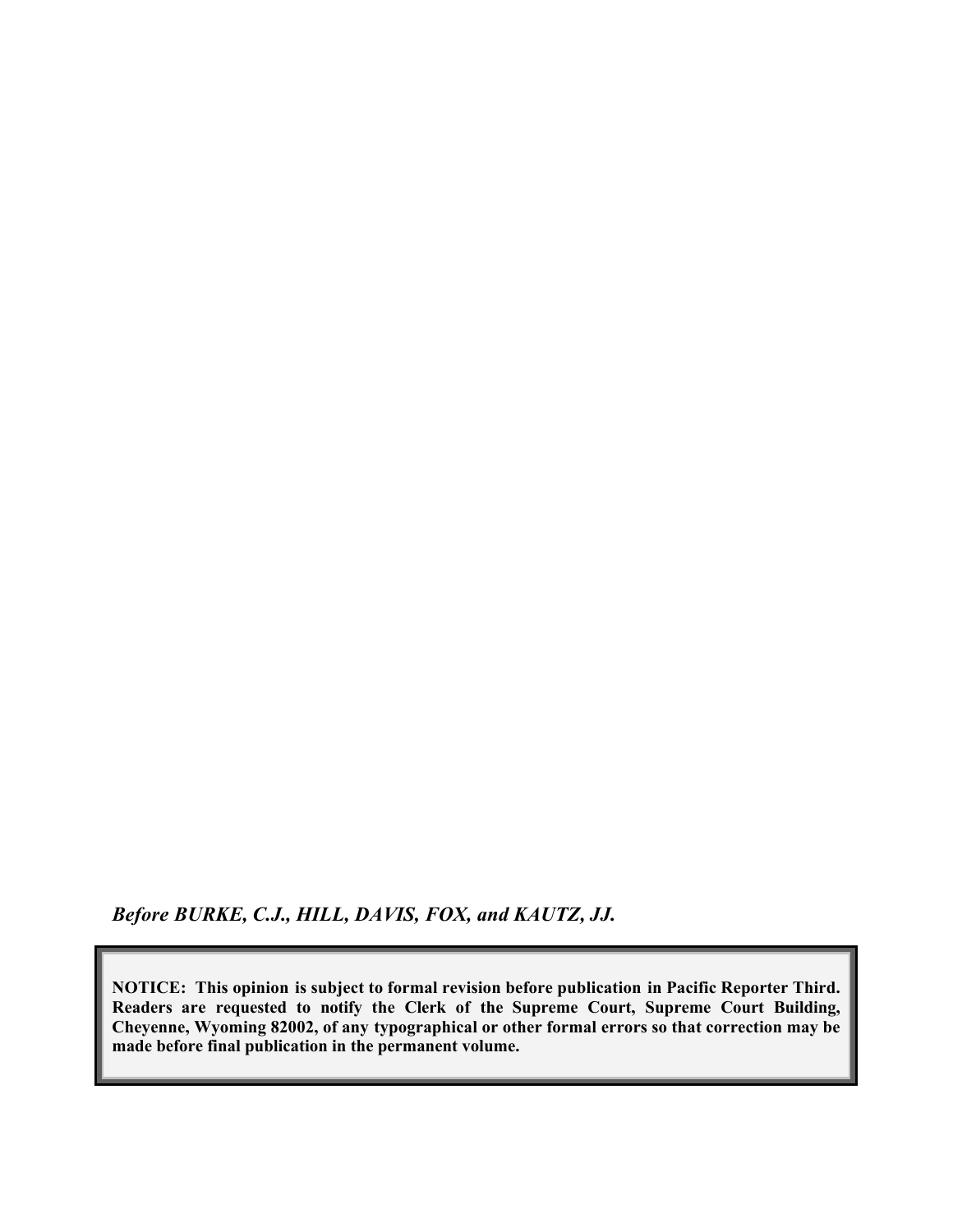## **HILL,** Justice.

[¶1] Keizer Trailer Sales, Inc. (Keizer), who is insured by Continental Western Insurance Company (CWIC), sold three refrigerated trailers to James Black. Mr. Black took immediate possession of the trailers, but the installment purchase agreement pursuant to which he bought the trailers specified that Keizer would remain the owner of the trailers until the purchase price was paid in full. Mr. Black was subsequently in an accident with one of the trailers while traveling on Interstate 80 in Wyoming, and wrongful death and personal injury actions were filed against him and his business.

[¶2] CWIC was notified of potential claims against the policies it issued Keizer on the trailer involved in the accident. CWIC thereafter filed a complaint for declaratory judgment in the district court for the First Judicial District, seeking a declaration that the policies issued to Keizer do not provide coverage for the claims arising from Mr. Black's accident. The district court ruled against CWIC and found that Mr. Black was insured under the policies' omnibus clauses because he was driving a vehicle owned by Keizer with Keizer's permission. We affirm.

#### **ISSUES**

[¶3] CWIC states the issues on appeal as follows:

- 1. Did the trial court err in finding that Keizer Trailer Sales, Inc. was the owner of the trailer for purposes of liability insurance despite the fact that James Black had purchased it under a conditional sales agreement?
- 2. Did the trial court err in finding that James Black was operating the trailer on the day of the accident pursuant to Keizer Trailer Sales, Inc.'s permission?

## **FACTS**

[¶4] On December 27, 2010, James Black purchased three refrigerated trailers from Keizer Trailer Sales, Inc. (Keizer). The purchase was made pursuant to an Offer of Purchase Agreement (Purchase Agreement) prepared by Keizer. On its front side, the Purchase Agreement set forth the total price of the trailers and specified the following terms (with our emphasis added):

> These trailers are being purchased through a "Lease to Purchase" and *[Keizer] will remain the owner of the equipment until the loan is paid in full*.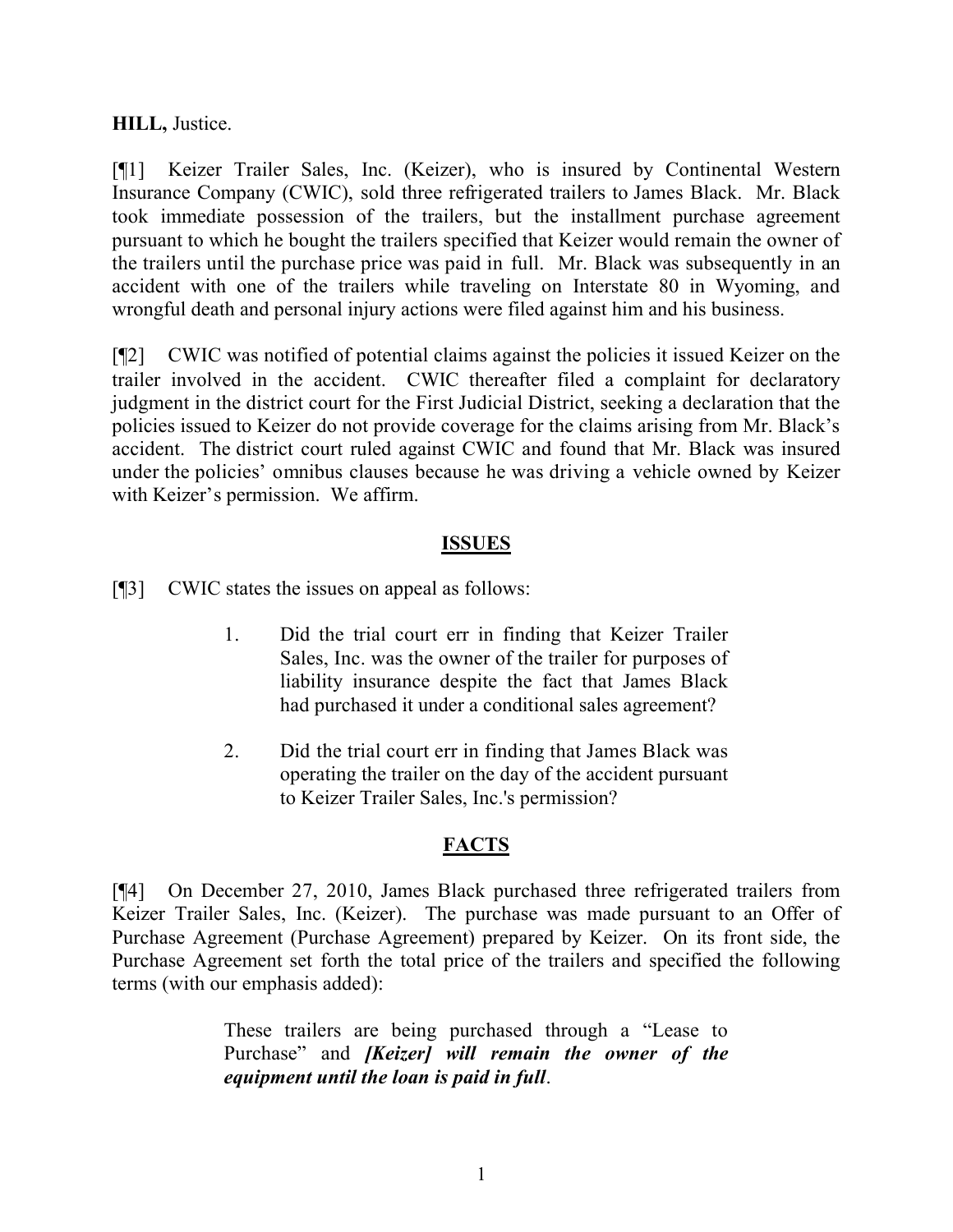Buyer agrees to the payment schedule on the Promissory Note-Guaranty dated 12/27/2010. Buyer agrees to provide insurance showing [Keizer] as both the loss payee and additional insured. Buyer agrees that if he becomes more than two payments past due the trailers will be returned to one of our locations and all monies paid to date will be forfeited. Buyer understands the trailers are being sold on this date with a current DOT inspection and that the buyer will be responsible for getting a new DOT inspection every 12 months from this day forward.

[¶5] On the Purchase Agreement's reverse side, under the paragraph entitled "Title-Risk of Loss," the Purchase Agreement again specified that: "All products sold to Buyer hereunder shall remain the property of Seller until fully paid for in cash." Mr. Black also signed a separate Promissory Note-Guaranty, promising to pay to Keizer the sum of \$81,946.64, with interest at the rate of 14% per annum, in thirty-six monthly installments beginning on January 26, 2011.

[¶6] Mr. Black took possession of the three trailers on December 27, 2010, but they remained titled and registered in Keizer's name. Keizer paid for and supplied license plates for the trailers throughout the duration of Mr. Black's possession. Keizer also continued to maintain and pay for two insurance policies on the three trailers, a commercial policy and an umbrella policy, both issued by Continental Western Insurance Company (CWIC). Keizer's commercial policy with CWIC lists the three trailers under the policy's "Schedule of Covered Autos You Own," and the commercial policy defines an insured as:

- a. You [Keizer] for any covered "auto."
- b. Anyone else while using with your permission a covered "auto" you own, hire or borrow \* \* \* .
- [¶7] The commercial policy defines "auto" as:
	- 1. A land motor vehicle, "trailer" or semitrailer designed for travel on public roads; or
	- 2. Any other land vehicle that is subject to a compulsory or financial responsibility law or other motor vehicle insurance law where it is licensed or principally garaged.

[¶8] The commercial policy then defines "trailer" to mean, in relevant part, "a semitrailer or a dolly used to convert a semitrailer into a trailer." The umbrella policy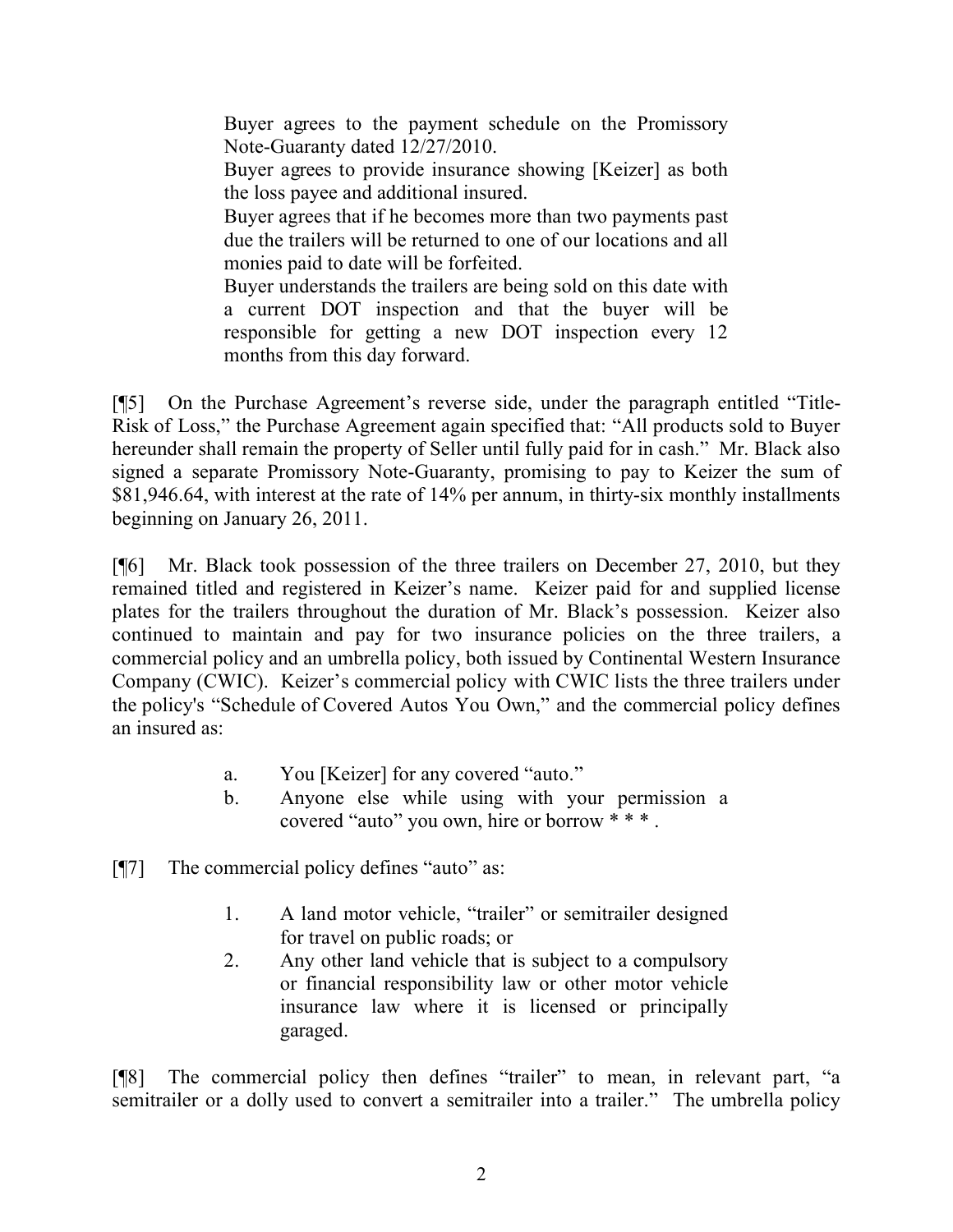uses substantially similar language to define an insured and auto and thereby operates to increase the liability coverage and provide that increased coverage under the same terms as the commercial policy.

[¶9] On April 29, 2012, Mr. Black was operating a tractor pulling one of the Keizer trailers and was involved in an accident on Interstate 80 just east of Cheyenne, Wyoming. The accident resulted in multiple injuries and one fatality. Following the accident, wrongful death and negligence claims were filed against Mr. Black and his business, and CWIC was notified of potential claims against the commercial and umbrella policies it issued Keizer on the trailer involved in the accident.

[¶10] On September 18, 2013, CWIC filed a complaint for declaratory judgment seeking a declaration that the commercial and umbrella policies issued to Keizer do not provide coverage for the claims arising from Mr. Black's accident. The defendants named in CWIC's declaratory judgment complaint included Mr. Black and his business and the plaintiffs in the underlying wrongful death and negligence actions.

[¶11] CWIC filed a motion for summary judgment, and Defendants filed their oppositions and requested that the court issue a judgment declaring that the CWIC policies provide coverage for the claims arising out of Mr. Black's accident. On November 25, 2014, the district court issued a decision letter denying CWIC's motion for summary judgment and directing entry of an order granting Defendants summary judgment. The district court noted the parties' agreement that there were no disputed issues of fact and then ruled (citations omitted):

> Under the express terms of the Policy, coverage extends to Black if Keizer was the owner of the trailer at the time of the accident, and if Keizer gave Black permission to use the trailer. Conversely, coverage does not extend to Black if either one of these questions is answered in the negative. Because no party disputes the facts in this matter, the question of ownership is also a question of law.

> The answer to the question of whether Black had possession of and was using the trailer with Keizer's permission flows directly from the answer to the ownership question. Keizer and Black entered into a sales agreement and there is no indication that Black unlawfully possessed the trailer at the time of the accident. Therefore, if Keizer retained ownership of the trailer, Black is patently using the trailer with Keizer's permission. If, however, Keizer divested its ownership of the trailer, Keizer could not have granted Black permission to use the trailer. Thus, the Court need only analyze the question of ownership.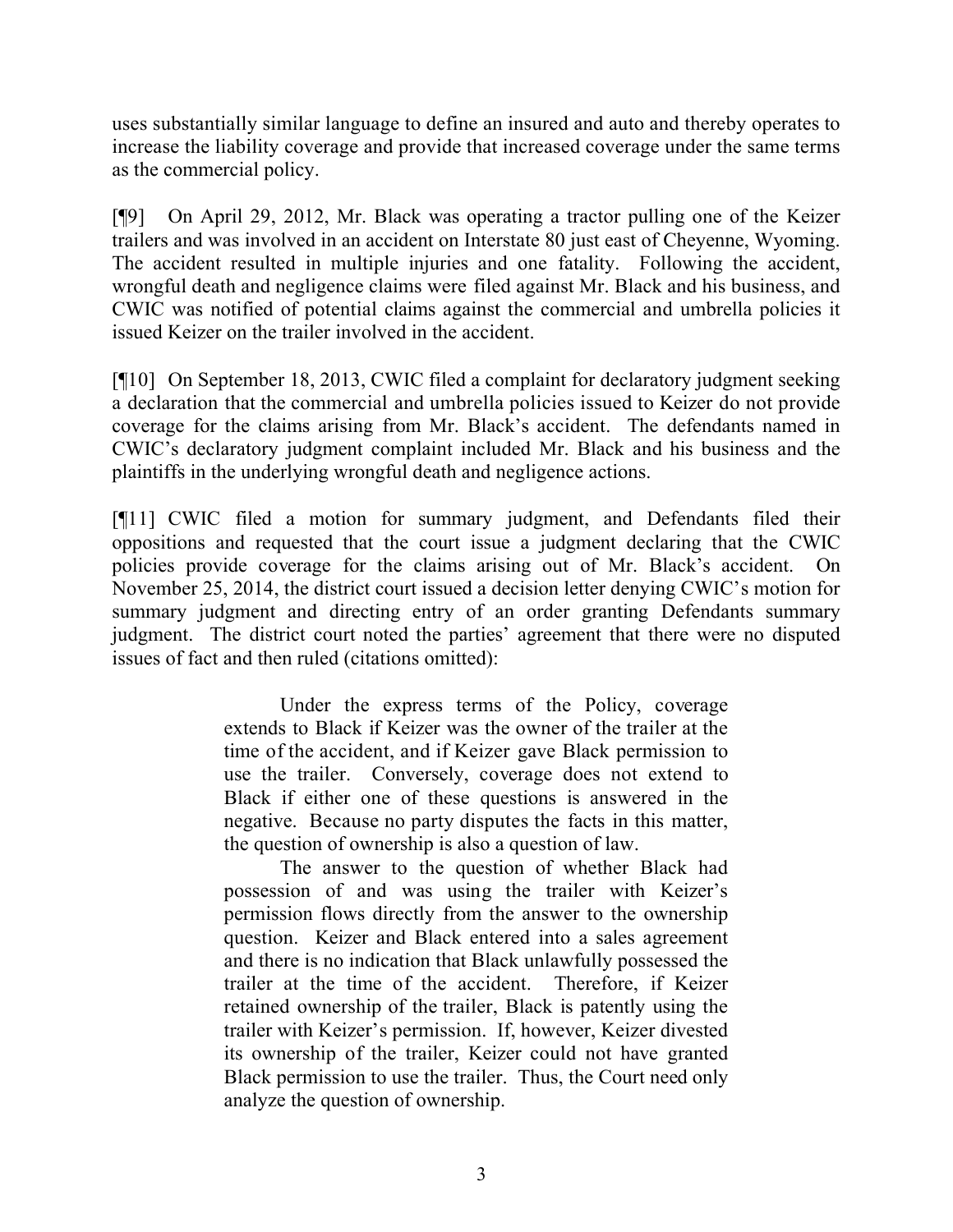The terms of the Offer of Purchase Agreement, which Keizer drafted and entered into with Black, are unambiguous and set forth only one meaning—that Keizer was to "remain the owner of the equipment until the loan was paid in full." Therefore, the plain language of the contract establishes Keizer's express intent to retain ownership, not just retain title for the purpose of maintaining any formal or informal security interest in the trailer. If Keizer only intended to retain a security interest, it could have drafted its contract using different terms or remained silent on the issue of ownership if it felt the law supplied the answer to the ownership question. It did not. Keizer is bound by the terms of its own drafting, and in doing so chose to maintain ownership, and was the owner of the trailer at the time of the accident.

\* \* \* \*

Not only did Keizer maintain the trailer on the Policy listing it on the Policy's Schedule of Covered Autos You Own, but in exchange for premium payments, CWIC agreed to insure the trailers listed on the Policy. Therefore, the intent of the parties to the insurance contracts at issue here was to insure the trailer involved in the accident. While the insurance contract does not, of and by itself, create an actual or legal ownership interest in the trailer in Keizer, it does create a contractual insurable interest in Keizer and an obligation for CWIC to provide insurance coverage.

Furthermore, Black, by virtue of Keizer's ownership of the trailer had Keizer's permission to use the trailer. Because Keizer owned the trailer under the express terms of the Offer of Purchase Agreement and gave Black permission to use it, the coverage of the Policy extends to Black. Also, since Keizer contracted for coverage, listing the trailer on the CWIC Policy Schedule of Covered Autos You Own, CWIC's coverage extends to Black in regard to the April 29, 2012, accident.

[¶12] On January 21, 2015, the district court entered its Order Granting Summary Judgment. CWIC thereafter filed its timely notice of appeal to this Court.

#### **STANDARD OF REVIEW**

[¶13] In a declaratory judgment action, we review an entry of summary judgment as follows: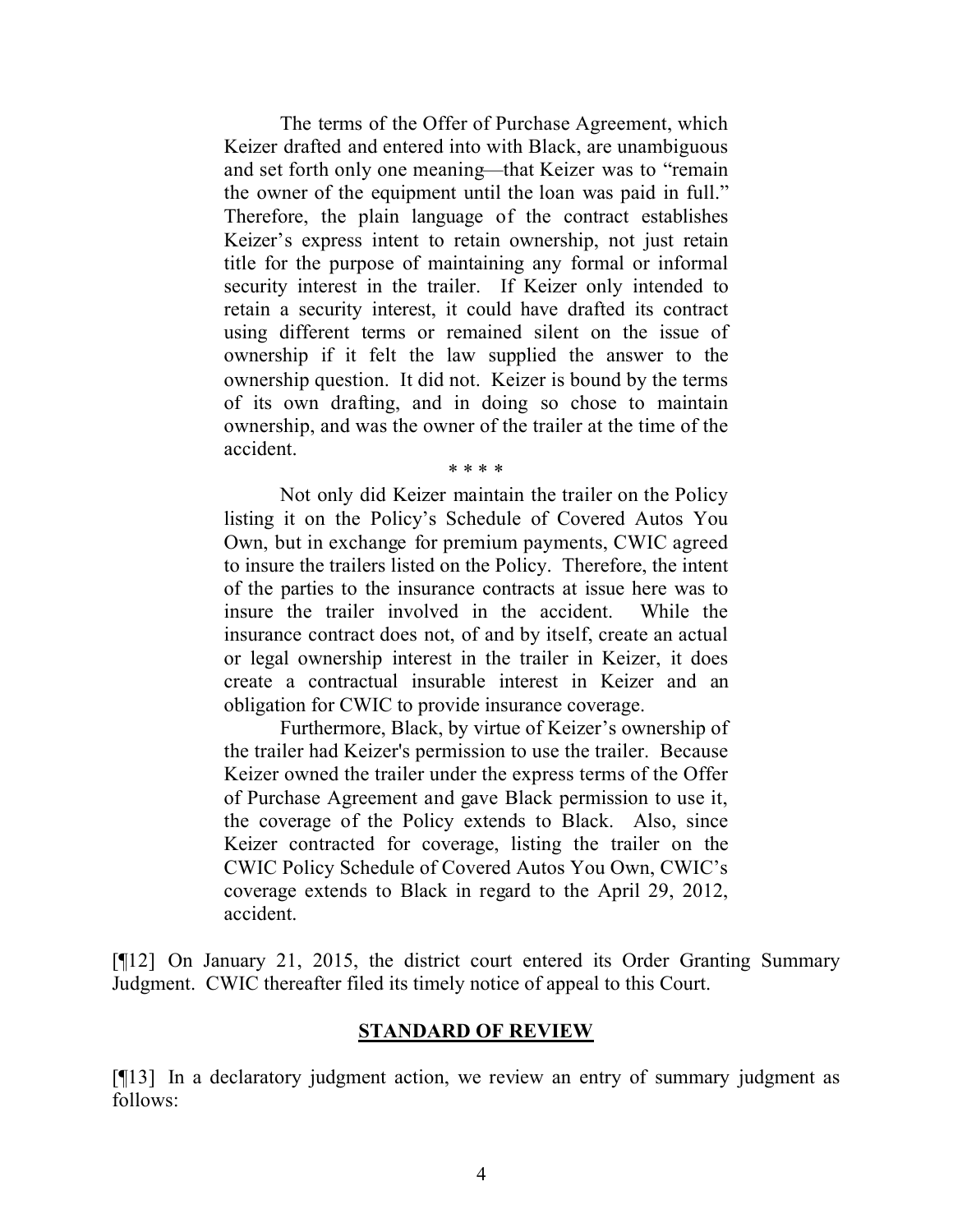The district court decided the matter by grant of summary judgment, which we have held "may be an appropriate resolution of a declaratory judgment action." *Cheyenne Newspapers, Inc. v. Bldg. Code Bd. of Appeals of City of Cheyenne*, 2010 WY 2, ¶ 8, 222 P.3d 158, 161 (Wyo.2010); *see also State ex rel. Arnold v. Ommen*, 2009 WY 24, ¶ 23, 201 P.3d 1127, 1134 (Wyo.2009) ("Summary judgment is appropriate in a declaratory judgment action so long as there are no genuine issues of material fact.").

We review a grant of summary judgment entered in response to a declaratory judgment action through our usual standard for review of summary judgments. *Arnold*, ¶ 13, 201 P.3d at 1132; *Voss*, ¶ 9, 203 P.3d at 419. Our review of a district court's summary judgment ruling is de novo, using the same materials and following the same standards as the district court. *Arnold*, ¶ 13, 201 P.3d at 1132; W.R.C.P. 56(c). No deference is accorded to the district court on issues of law, and we may affirm the summary judgment on any legal grounds appearing in the record. *Voss*, ¶ 9, 203 P.3d at 419. "The summary judgment can be sustained only when no genuine issues of material fact are present and the moving party is entitled to judgment as a matter of law." *Id*. (quoting *Wyo. Cmty. Coll. Comm'n*, ¶ 11, 31 P.3d at 1247).

*City of Casper v. Holloway*, 2015 WY 93, ¶¶ 27-28, 354 P.3d 65, 73 (Wyo. 2015).

[¶14] Regarding our review of summary judgment in the interpretation of a contract, we have said:

> The initial question of whether the contract is capable of being understood in only one way is a question of law for the court. If the court determines that the contract is capable of being understood in only one way, then the language used in the contract expresses and controls the intent of the parties. In such case, the next question, what is that understanding or meaning, is also a question of law. When we review the district court's summary judgment decisions that a contract is capable of being understood in only one way and what that understanding is, we accord no deference to those decisions.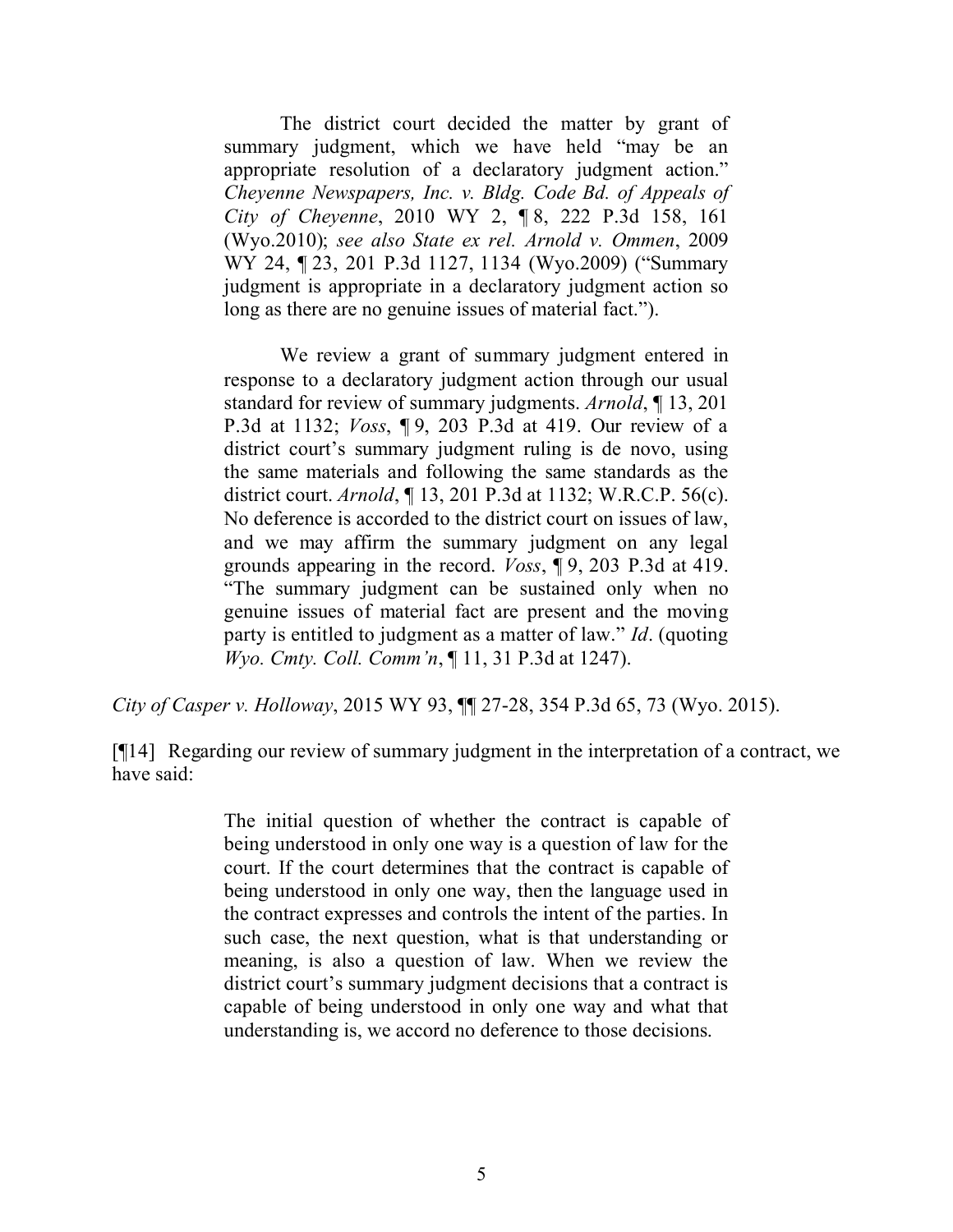*Leeks Canyon Ranch, LLC v. Callahan River Ranch, LLC*, 2014 WY 62, ¶ 12, 327 P.3d 732, 737 (Wyo. 2014) (quoting *Claman v. Popp*, 2012 WY 92, ¶ 23, 279 P.3d 1003, 1012 (Wyo. 2012)).

[¶15] The parties have confirmed the district court's observation that there are no questions of material fact in this case. Our review is therefore confined to questions of law: the district court's interpretation of the Purchase Agreement between Keizer and Mr. Black and the CWIC policies issued to Keizer.

## **DISCUSSION**

[¶16] An omnibus clause is "a provision in an insurance policy that extends liability coverage to persons who use the named insured's vehicle with his or her permission." 8 Steven Plitt, et al*.*, *Couch on Insurance 3d* § 111:1 (2014). The commercial and umbrella policies CWIC issued to Keizer each contained an omnibus clause, which provides that an insured under the policy includes both the named insured, Keizer, and "[a]nyone else while using with your permission a covered 'auto' you [Keizer] own." Resolution of the insurance coverage question presented here depends upon our interpretation of this omnibus clause. In particular, we must determine the meaning of the terms *own* and *permission*, and whether Keizer, under the terms of its Purchase Agreement with Mr. Black, continued to own the trailer involved in the accident, and whether Mr. Black's possession and use of the trailer was with Keizer's *permission*, as that term is used in the omnibus clause.

## **A. Governing Iowa Law**

[¶17] The parties agree that the Purchase Agreement and the CWIC insurance policies are to be interpreted applying Iowa  $law$ .<sup>1</sup> The Iowa Supreme Court has outlined its governing principles for interpreting a contract:

> The cardinal rule of contract interpretation is to determine what the intent of the parties was at the time they entered into the contract. *Walsh v. Nelson*, 622 N.W.2d 499, 503 (Iowa 2001). "Words and other conduct are interpreted in the light of all the circumstances, and if the principal

<sup>&</sup>lt;sup>1</sup> Although Mr. Black's accident occurred in Wyoming, the Purchase Agreement entered into between Keizer and Mr. Black specifies that the agreement will be interpreted according to the laws of Iowa/Nebraska. Additionally, Mr. Black is a resident of Iowa and his business is organized under the laws of Iowa, with its principal place of business located in Iowa, and CWIC is a corporation organized under the laws of Iowa, with its principal place of business located in Iowa. Keizer is a corporation organized under the laws of South Dakota, with its principal place of business located in South Dakota, but based on its address as shown on its CWIC policies, Keizer also appears to have some presence in Iowa.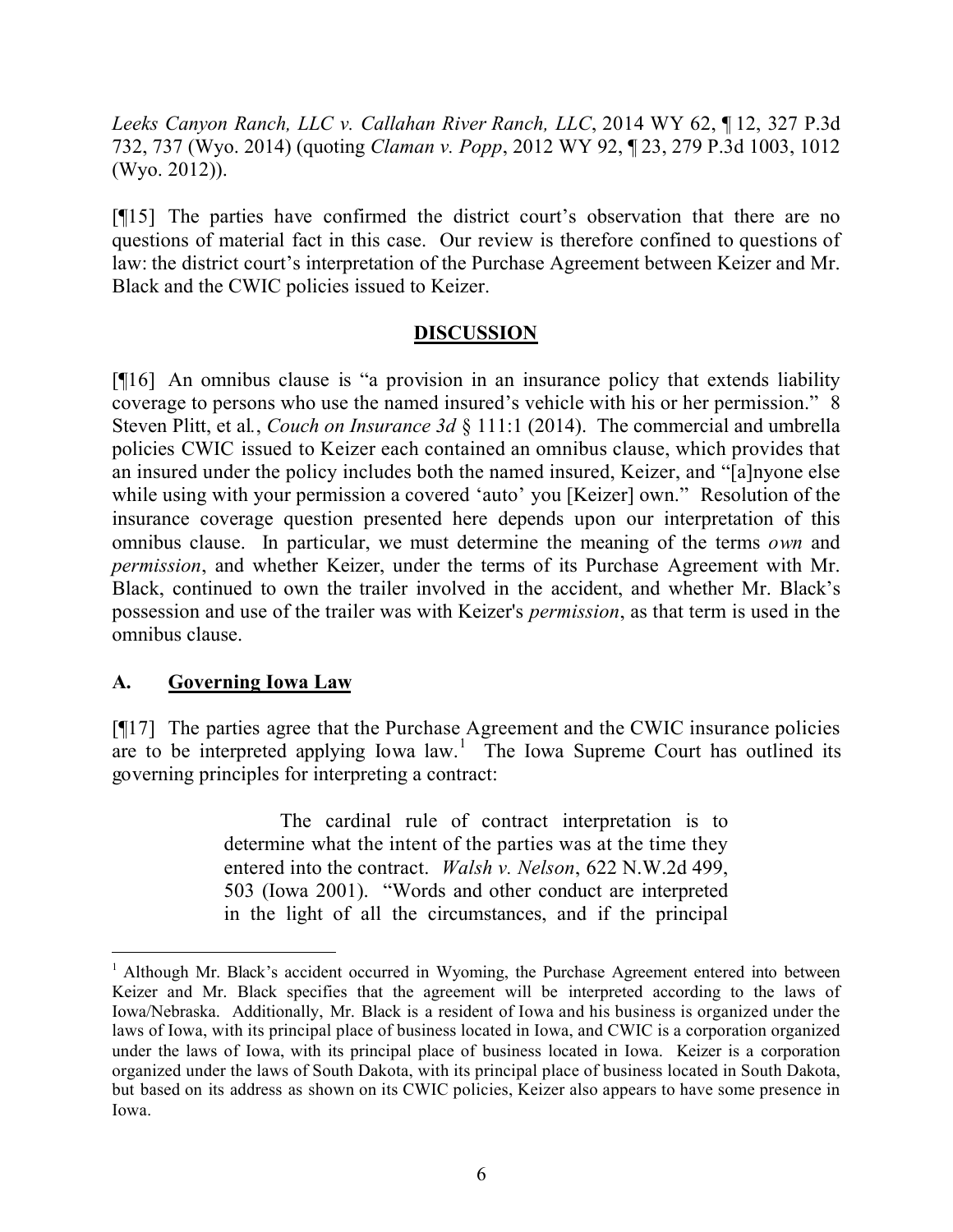purpose of the parties is ascertainable it is given great weight." *Fausel v. JRJ Enters., Inc.*, 603 N.W.2d 612, 618 (Iowa 1999) (quoting Restatement (Second) of Contracts § 202(1) (1979)). Another relevant rule of contract interpretation requires that "[w]herever reasonable, the manifestations of intention of the parties to a promise or agreement are interpreted as consistent with each other and with any relevant course of performance, course of dealing, or usage of trade." Restatement (Second) of Contracts § 202(5) (1979).

These rules of interpretation are general in character and only serve as guides in the process of interpretation. Restatement (Second) of Contracts § 202 cmt. a (1979). The rules do not depend on a determination that there is an ambiguity, but we use them to determine "what meanings are reasonably possible as well as in choosing among possible meanings." *Fausel*, 603 N.W.2d at 618 (quoting Restatement (Second) of Contracts § 202 cmt. a (1979)).

Long ago we abandoned the rule that extrinsic evidence cannot change the plain meaning of a contract. *Hamilton v. Wosepka*, 261 Iowa 299, 313, 154 N.W.2d 164, 171–72 (1967). We now recognize the rule in the Restatement (Second) of Contracts that states the meaning of a contract "can almost never be plain except in a context." *Id.*; Restatement (Second) of Contracts § 212 cmt. b (1979). Accordingly,

"[a]ny determination of meaning or ambiguity should only be made in the light of relevant evidence of the situation and relations of the parties, the subject matter of the transaction, preliminary negotiations and statements made therein, usages of trade, and the course of dealing between the parties. *But after the transaction has been shown in all its length and breadth, the words of an integrated agreement remain the most important evidence of intention.*"

*Fausel*, 603 N.W.2d at 618 (quoting Restatement (Second) of Contracts § 212 cmt. b (1979)) (emphasis in original).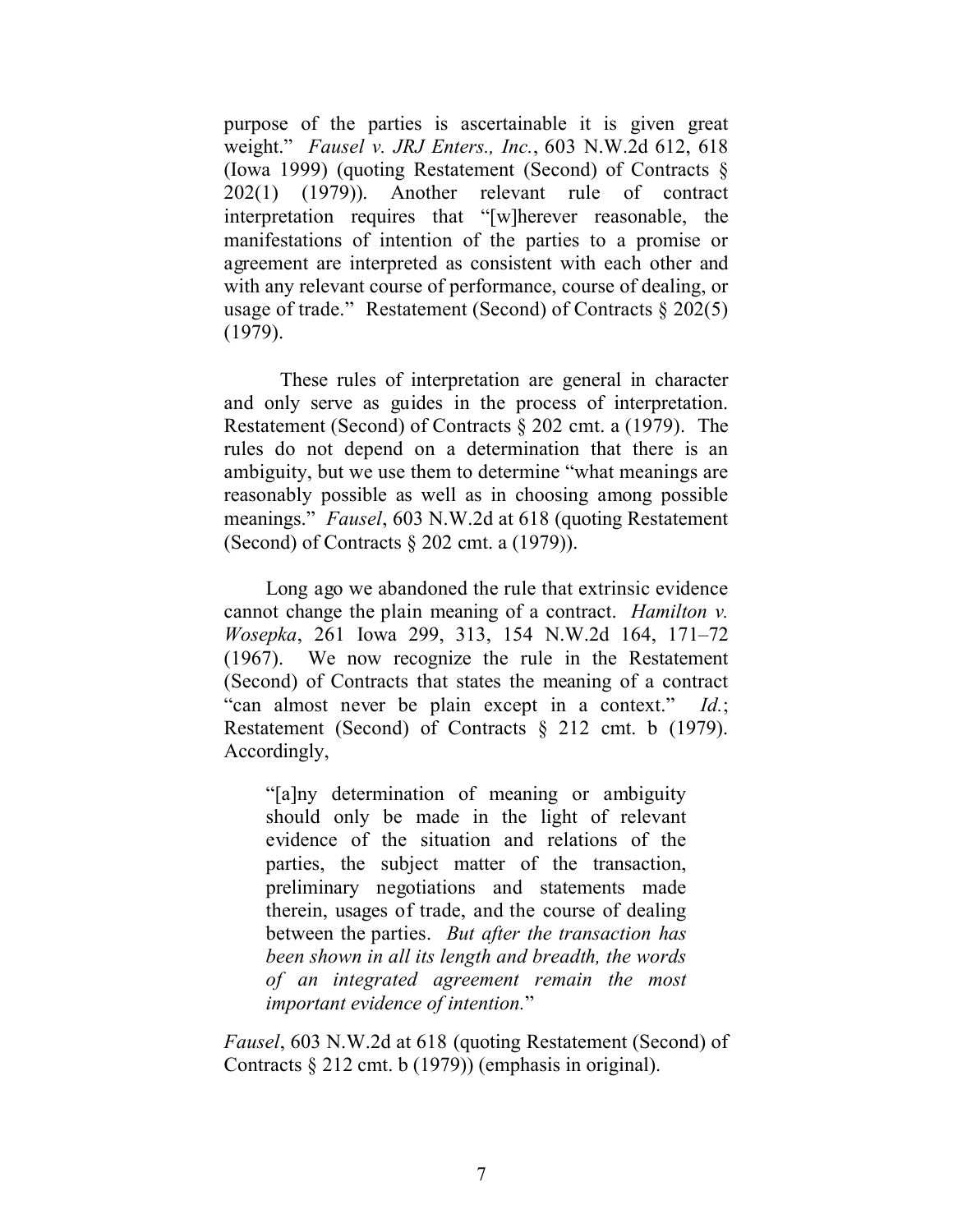In other words, although we allow extrinsic evidence to aid in the process of interpretation, *the words of the agreement are still the most important evidence of the party's intentions at the time they entered into the contract*.

*Pillsbury Co., Inc. v. Wells Dairy, Inc.*, 752 N.W.2d 430, 436 (Iowa 2008) (emphasis added).

[¶18] Regarding the interpretation of insurance policies in particular, the Iowa Supreme Court has explained:

> Our rules governing the construction and interpretation of insurance policies are well-settled. "The cardinal principle ... is that the intent of the parties at the time the policy was sold must control." *LeMars Mut. Ins. Co. v. Joffer*, 574 N.W.2d 303, 307 (Iowa 1998). Except in cases of ambiguity, we determine "the intent of the parties by looking at what the policy itself says." *Boelman*, 826 N.W.2d at 501. If a term is not defined in the policy, we give the words their ordinary meaning. *Id*. "We will not strain the words or phrases of the policy in order to find liability that the policy did not intend and the insured did not purchase." *Id*.

> "[A] policy is ambiguous if the language is susceptible to two reasonable interpretations" when the contract is read as a whole. *Id*. "If the policy is ambiguous, we adopt the construction most favorable to the insured." *Id*. at 502. "An insurance policy is not ambiguous, however, just because the parties disagree as to the meaning of its terms." *Id*. Moreover, "'[a]mbiguity is not present merely because the provision "could have been worded more clearly or precisely than it in fact was."'" *Am. Family Mut. Ins. Co. v. Corrigan*, 697 N.W.2d 108, 114 (Iowa 2005) (quoting *Cairns v. Grinnell Mut. Reins. Co.*, 398 N.W.2d 821, 824 (Iowa 1987)). "If an insurance policy and its exclusions are clear, the court 'will not "write a new contract of insurance"' for the parties." *Boelman*, 826 N.W.2d at 502 (quoting *Thomas v. Progressive Cas. Ins. Co.*, 749 N.W.2d 678, 682 (Iowa 2008)). We construe exclusions strictly against the insurer. *Id*. Nevertheless, "we must enforce unambiguous exclusions as written." *Bituminous Cas. Corp. v. Sand Livestock Sys., Inc.*, 728 N.W.2d 216, 222 (Iowa 2007).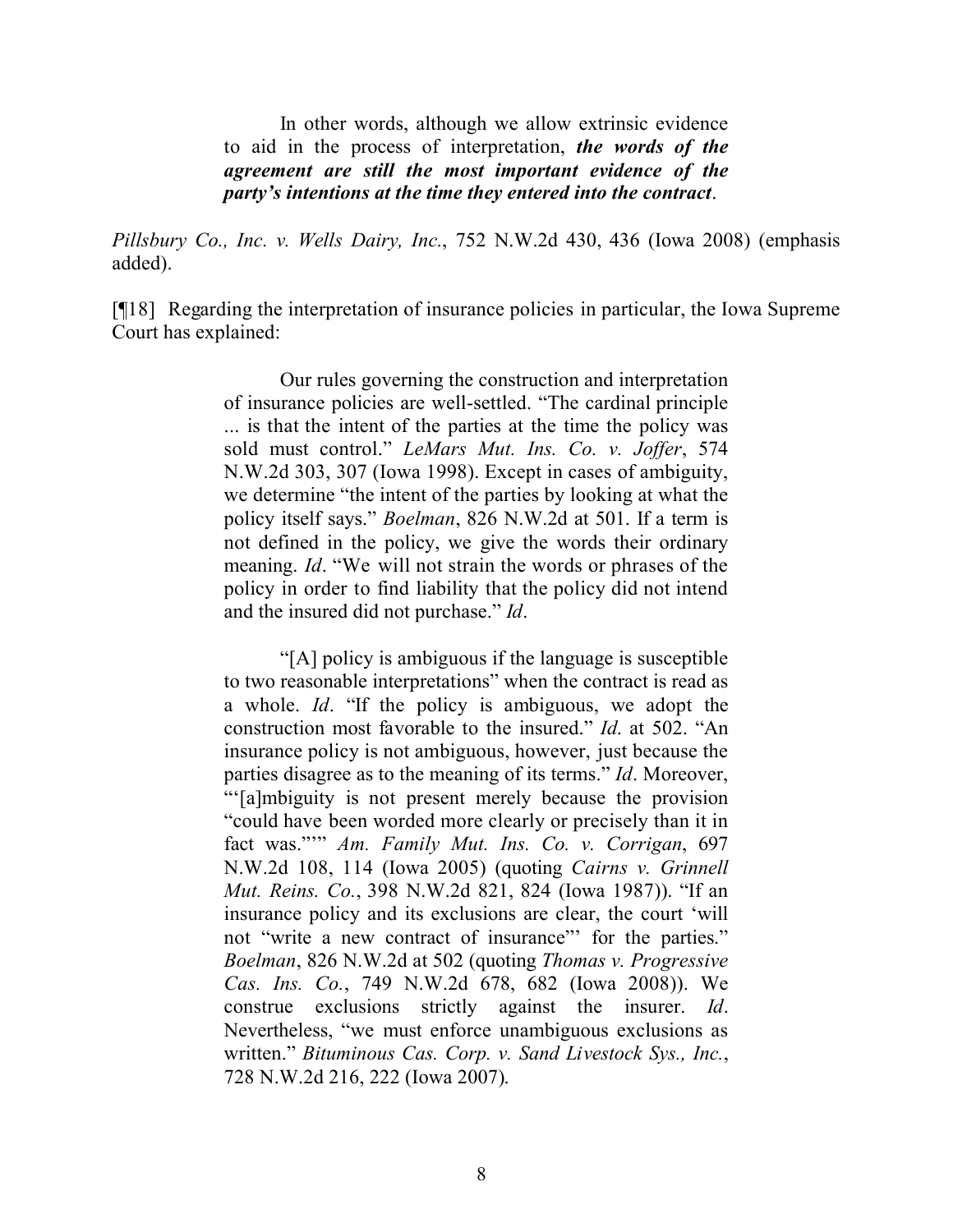*Amish Connection Co.. v. State Farm Fire & Cas. Co.*, 861 N.W.2d 230, 236 (Iowa 2015); *see also State Farm Auto. Ins. Co. v. Malcolm*, 259 N.W.2d 833, 836 (Iowa 1977) ("An insurance policy is a contract of adhesion and therefore its provisions will be construed in a light most favorable to the insured.").

[¶19] The Iowa Supreme Court has further held that "[w]hen an insurer has 'affirmatively expressed coverage through broad promises, [it] assumes a duty to define any limitations or exclusionary clause in clear and explicit terms.'" *Farm Bureau Life Ins. Co. v. Chubb Custom Ins. Co.*, 780 N.W.2d 735, 742 (Iowa 2010) (quoting *Malcolm*, 259 N.W.2d at 835). When such definitions are not provided, Iowa courts find the ordinary meaning of the controlling terms using the following approach:

> When words are left undefined in a policy, we give them their ordinary meanings—meanings which a reasonable person would give them. *A.Y. McDonald*, 475 N.W.2d at 619. We do not typically give them meanings only specialists or experts would understand. *City of Spencer v. Hawkeye Sec. Ins. Co.*, 216 N.W.2d 406, 408–09 (Iowa 1974). In searching for the ordinary meanings of undefined terms in insurance policies we commonly refer to dictionaries. *See, e.g.*, *Witcraft v. Sundstrand Health & Disability Grp. Benefit Plan*, 420 N.W.2d 785, 788 (Iowa 1988) (meaning of "illness"); *N. Star Mut. Ins. Co. v. Holty*, 402 N.W.2d 452, 455 (Iowa 1987) (meaning of "apparatus"). If a word is susceptible to two interpretations, typically we adopt an interpretation favoring the insured. *A.Y. McDonald*, 475 N.W.2d at 619.

*Farm Bureau Life Ins. Co. v. Holmes Murphy & Assoc.*, 831 N.W.2d 129, 134 (Iowa 2013); s*ee also Boelman v. Grinnell Mut. Reinsurance Co.*, 826 N.W.2d 494, 502 (Iowa 2013) (citing *Steel Prods. Co. v. Millers Nat'l Ins. Co.*, 209 N.W.2d 32, 36 (Iowa 1973)) ("[W]e interpret the policy language from a reasonable rather than a hypertechnical viewpoint.").

# **B. Application of Iowa Law**

# **1. Ordinary Meaning of the Policy Terms**

[¶20] We begin our analysis by looking to the terms of the omnibus clause contained in Keizer's commercial and umbrella policies, which provides that an insured includes "[a]nyone else while using with your permission a covered 'auto' you [Keizer] own." Both the commercial and umbrella policies specify that words and phrases that appear in the policy in quotation marks have special meaning and are defined in the policy's definitions section. The words *own* and *permission*, as used in the omnibus clause, do not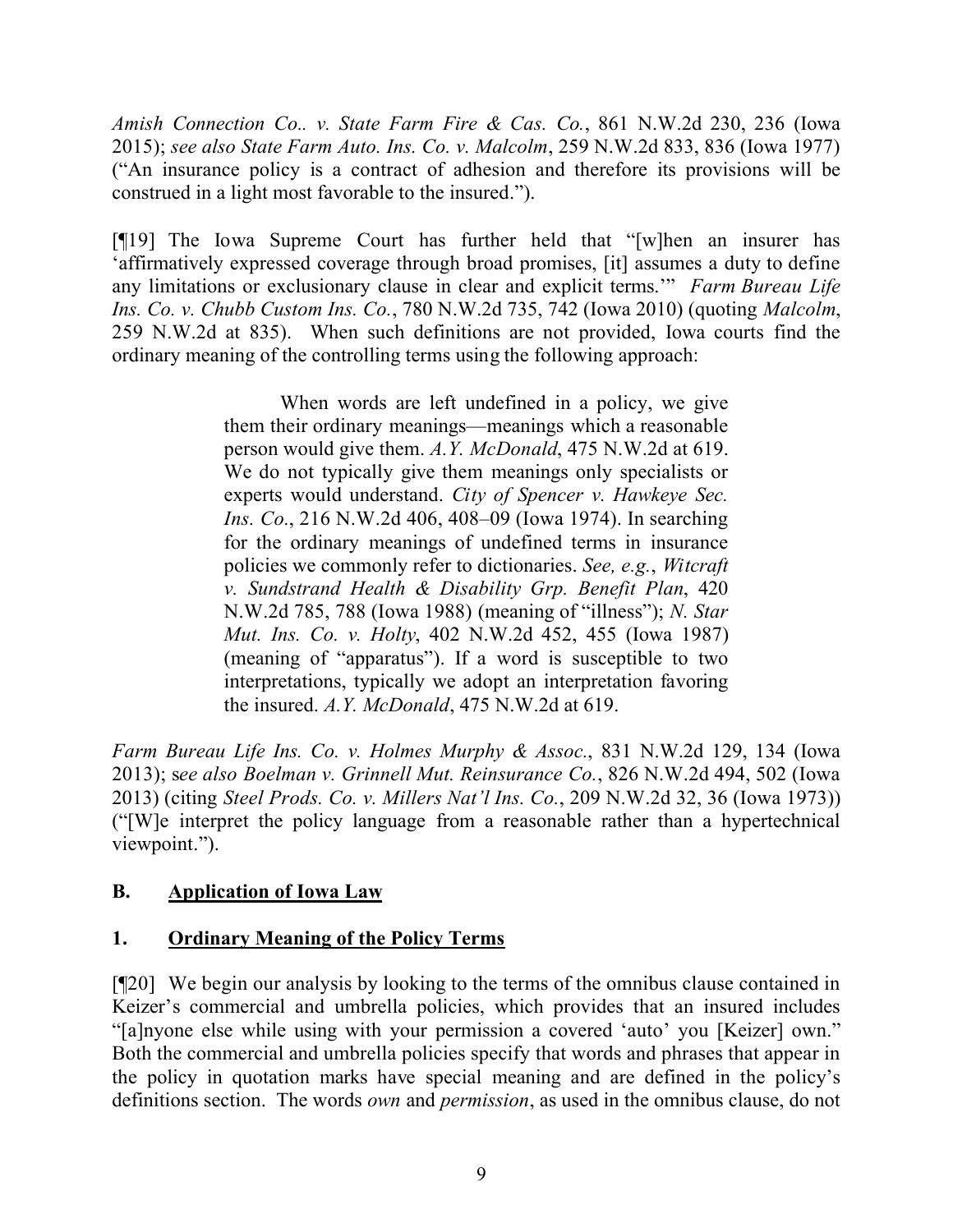appear in quotation marks in either policy and the policies do not otherwise define the terms. We, therefore, in keeping with the Iowa rules of policy interpretation, give those terms their ordinary meaning.

[¶21] The term *own* means "[t]o rightfully have or possess as property; to have legal title to." *Black's Law Dictionary* 1214 (9th ed. 2009). The term *permission* means "1. The act of permitting. 2. A license or liberty to do something; authorization." *Black's Law Dictionary* 1255 (9th ed. 2009). Based on the ordinary meaning of the terms *own* and *permission*, we agree with the district court's conclusions that Keizer owned the trailer involved in Mr. Black's accident and Mr. Black was using the trailer with Keizer's permission.

[¶22] With regard to Keizer's ownership of the trailer, the Purchase Agreement states in clear terms, in two separate provisions, that Keizer was to remain the owner of all three trailers until the trailers were paid for in full. There is no dispute that the trailer had not been fully paid for when the accident occurred, and in fact all three trailers have since the accident been returned to Keizer's possession.<sup>2</sup> Because the trailers were not fully paid for when the accident occurred, the trailers were, under the Purchase Agreement's plain terms, owned by Keizer.

[¶23] CWIC acknowledges the ordinary meaning of the omnibus clause terms and the Purchase Agreement's language concerning Keizer's ownership of the trailer, but it offers two reasons this Court should nonetheless find Mr. Black to be the trailer's owner. First, CWIC argues the transaction between Keizer and Mr. Black was a conditional sales agreement, and under this type of transaction, the law dictates that the buyer is the vehicle's owner. Second, CWIC argues that the Iowa owner consent statute applies and requires a finding that Mr. Black was the owner of the trailer involved in the accident.

Q. Are we talking about [Keizer] now?

A. [Keizer], yes.

\* \* \*

Q. And [Keizer] has not sued you?

A. [Keizer] hasn't sued us. As of right now, I haven't – everything's pretty much evened out.

 <sup>2</sup> It is not clear from the record precisely when the three trailers were returned to Keizer or what the circumstances were of their return to Keizer. Mr. Black testified:

Q. Okay. And the trailers also under the separate contracts, those have been returned?

A. Everything's returned.

Q. And you're being sued on those?

A. No.

Q. Okay.

A. As far as I know to this point, Utility is not going to sue us. From what I understood from John, they pretty much sold them and broke even.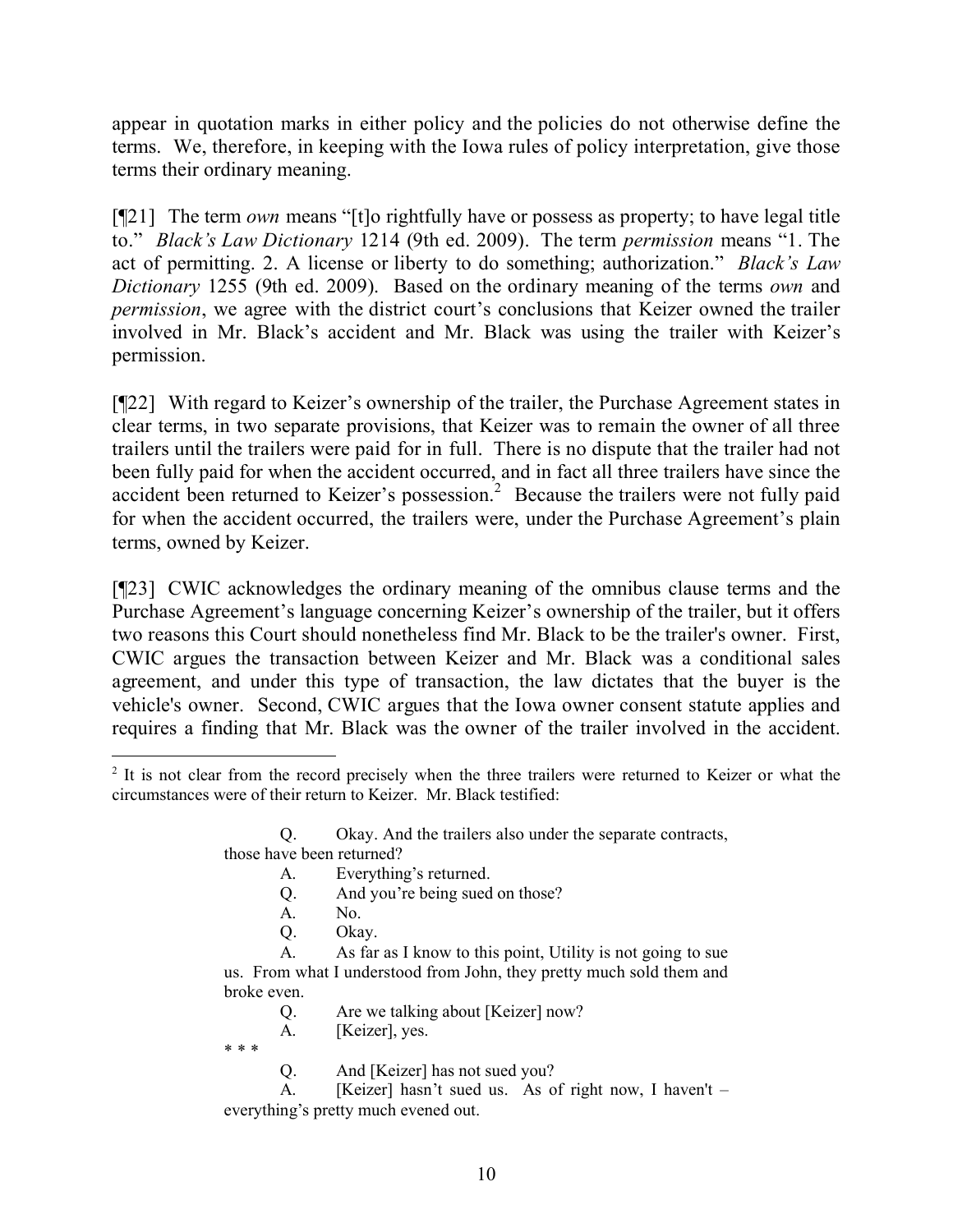We will consider each of these arguments below, addressing first the contention that the transaction between Keizer and Mr. Black was a conditional sale and then turning to application of the Iowa owner consent statute.

# **2. Conditional Sales Agreement**

[¶24] CWIC argues that if the Purchase Agreement is read as a whole, this Court must reach the conclusion that what the parties intended was to enter into a conditional sales agreement, whereby Keizer retained title to the trailers, not as an owner with the right to control Mr. Black's use of the trailers, but solely as a holder of a security interest. Because the Purchase Agreement is a conditional sales agreement, CWIC argues, the law recognizes that Mr. Black, the purchaser, was, at the time of the accident, the trailer's owner and was not a permissive user under the omnibus clause. In support of this argument CWIC directs us to *Couch on Insurance*, which instructs:

> The rule pertaining to absolute sales is also applicable to conditional sales—the vendor is not regarded as giving permission to the vendee to operate the automobile, with the result that the vendor's insurer is not liable by virtue of the omnibus clause, because as long as the conditional vendee has the right to possession, he or she does not operate the car by the permission of the vendor.

8 Steven Plitt, et al*.*, *Couch on Insurance 3d* § 112:15 (2014) (footnotes omitted); *see also* § 112:14 (footnote omitted) ("In essence, when the alleged permittee uses a vehicle not as the insured's vehicle covered by the insured's policy but as his or her own automobile, he or she is not using the covered automobile with the consent of the insured and is not an omnibus insured.").

[¶25] While we recognize the effect of a conditional sales agreement on the applicability of an omnibus clause, we disagree that the Purchase Agreement entered into between Keizer and Mr. Black is a conditional sales agreement under Iowa law. The Iowa Supreme Court has outlined the attributes of a conditional sales agreement:

> A conditional sale contract is actually a form of bailment and it is often difficult to distinguish it from a bailment for the purpose of sale. \*\*\*

> > \* \* \* \*

'The main distinction, or the most approved test, has been said to be that in a conditional sale there is a promise or agreement to pay, while in a bailment there is no such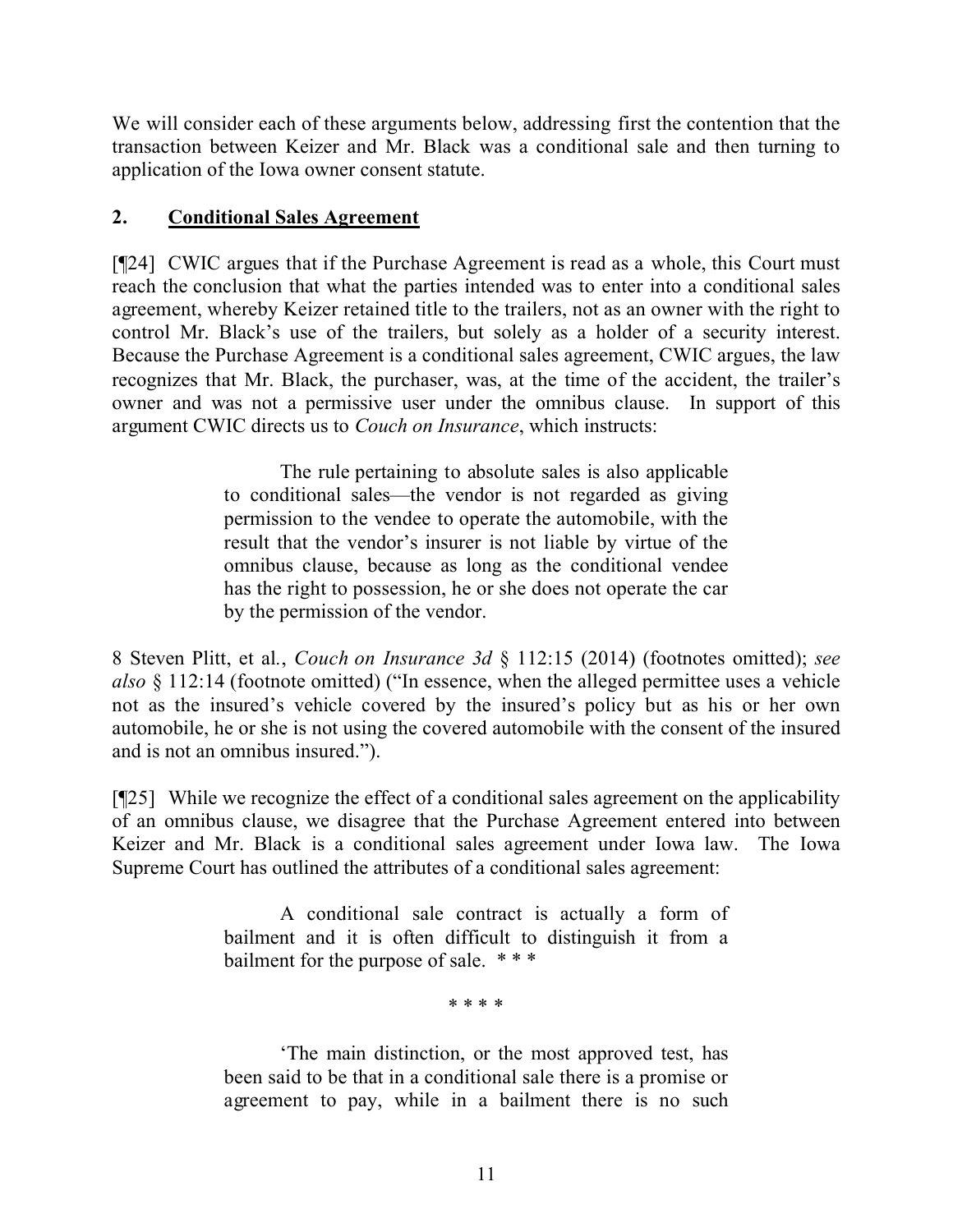promise or agreement, but the bailee may relieve himself of further liability by surrending the property.' 8 C.J.S. *Bailments*, § 3(2) p. 328; *Bentley & Olmstead v. Snyder & Son*, 101 Iowa 1, 69 N.W. 1023, 1025; *Hansen v. Kuhn*, 226 Iowa 794, 285 N.W. 249; *Hull-Dobbs Motor Co. v. Associates Discount Corp.*, 241 Iowa 1365, 1369, 44 N.W.2d 403.

The Court has also said: 'To constitute a conditional sale, within the terms of the statute, there must be a delivery of possession to the purchaser, *with the intention of passing immediate ownership, subject only to the reservation of title to the seller, as security for the purchase money*.' *Firestone Tire & Rubber Co. v. Anderson*, 190 Iowa 439, 442, 180 N.W. 273, 274; *Greenlease-Lied Motors v. Sadler*, 216 Iowa 302, 249 N.W. 383; *Hansen v. Kuhn*, *ibid*; *Hull-Dobbs Motor Co. v. Associates Discount Corp.*, *ibid*.

*Industrial Credit Co. v. Hargadon Equipment Co.*, 119 N.W.2d 238, 241-42 (Iowa 1963) (emphasis added).

[¶26] On our review, we find that Keizer's arrangement with Mr. Black has attributes of both a bailment for purchase and a conditional sale. Consistent with the bailment for purchase, the Purchase Agreement's front page refers to the transaction as a "Lease to Purchase," with Keizer remaining the owner of the trailers "until the loan is paid in full." The reverse side of the Purchase Agreement reiterates that Keizer shall retain ownership of the trailers until paid for in full. Additionally, the Purchase Agreement contains no provision entitling Keizer to recover the entire purchase price upon a buyer default and sets forth only one remedy upon the buyer's default: "Buyer agrees that if he becomes more than two payments past due the trailers will be returned to one of our locations and all monies paid to date will be forfeited." The Purchase Agreement is thus consistent with a bailment in that Mr. Black could relieve himself from further liability under the agreement by simply returning the trailers to Keizer.

[¶27] On the other hand, Mr. Black also signed a separate promissory note, the terms of which required him to pay Keizer \$81,946.64, with interest at a rate of 14% per annum, in thirty-six monthly installments. Unlike the Purchase Agreement, the promissory note does seem to embody an agreement to pay the entire purchase price, which if that is the case, would make the transaction look more like a conditional sale. The promissory note provides (our emphasis added):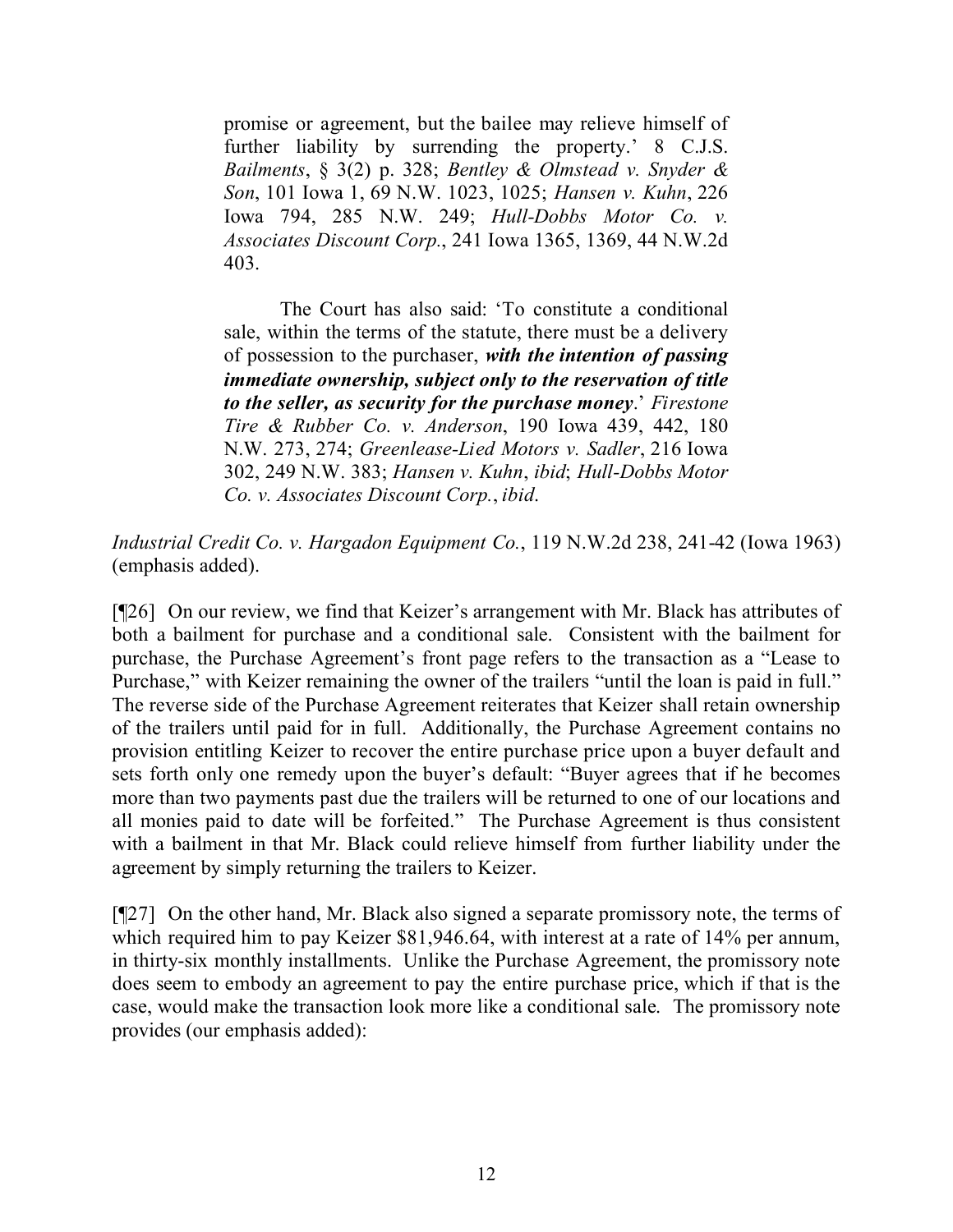\* \* \* In the event any payment due hereunder is not made when due, *the entire balance shall be immediately due and payable* at the option of the holder.

In the event of default, the undersigned agree to pay all reasonable attorney fees and costs of collection.

[¶28] We thus have two instruments that seem to be in conflict with each other. The Purchase Agreement specifies that it is a lease to purchase with a default by Mr. Black resulting only in return of the trailers and forfeiture of monies paid. The promissory note, on the other hand, allows Keizer to collect the entire amount promised should Mr. Black fail to make a payment when due. To the extent this Court must determine which of these documents should control in determining the character of the parties' transaction, we are inclined to look to the terms of the Purchase Agreement.

[¶29] First, it is entirely unclear what purpose is served by the promissory note. Keizer neither loaned Mr. Black the face amount of the promissory note nor transferred ownership of the trailers in exchange for the note. Moreover, there appears to be little relationship between the note and the Purchase Agreement. The note requires payment of an amount that is equal to the total purchase price of the trailers, but it does not reference either the Purchase Agreement or the trailers. The Purchase Agreement likewise does not incorporate the promissory note, and its only reference to the note is a provision specifying: "Buyer agrees to the payment schedule on the Promissory Note-Guaranty dated 12/27/2010." When the Purchase Agreement and the Promissory Note are read together, the Promissory Note would appear to do no more than memorialize the parties' agreed upon payment schedule.<sup>3</sup>

[¶30] When we look to the Purchase Agreement to define the character of the transaction between Keizer and Mr. Black, it is clear that the transaction was not a conditional sales agreement. As we noted above, two findings must be made to conclude that a transaction is a conditional sale: 1) the buyer must be obligated to pay the entire purchase price—as opposed to being able return the property and walk away from the deal without incurring further liability; and 2) there must be a delivery of possession coupled with an intention of passing immediate ownership. *Indus. Credit Co.*, 119 N.W.2d at 241-42. With respect to the first requirement, the Purchase Agreement imposes no obligation on Mr. Black to pay the entire purchase price of the trailers and allows him to relieve himself from further liability under that agreement by simply returning the trailers to Keizer. With respect to the second requirement, the Purchase Agreement reflects no intention to pass immediate ownership of the trailers to Mr. Black

 $\overline{a}$ 

<sup>&</sup>lt;sup>3</sup> While we find the Purchase Agreement to be the controlling document for purposes of defining the character of the parties' transaction, the question of Keizer's rights under the promissory note is not a question before this Court. Our opinion should therefore not be construed to resolve the parties' obligations and rights under that document.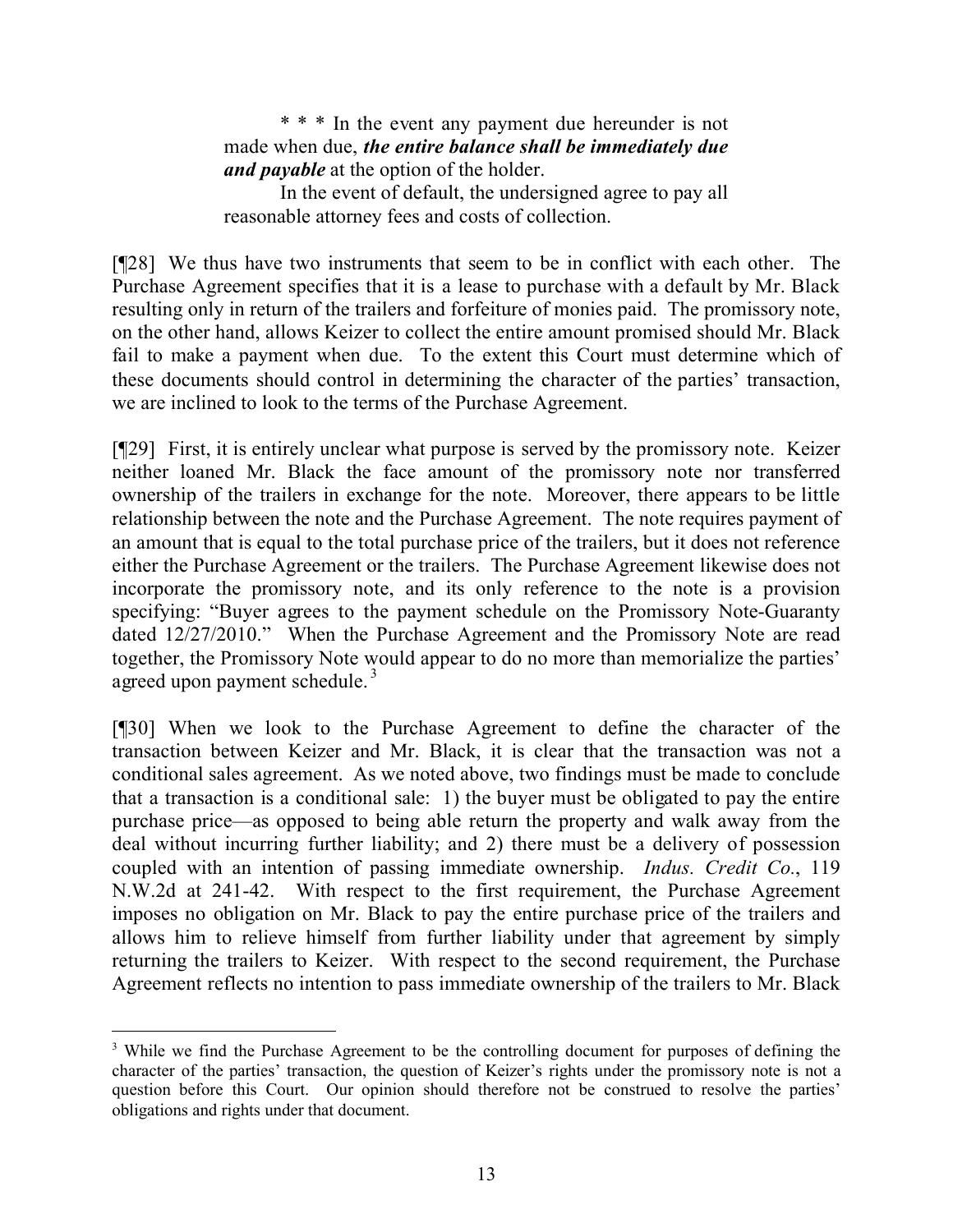and in fact clearly expresses an opposite intention that Keizer shall retain ownership of the trailers.<sup>4</sup>

[¶31] Keizer's transaction with Mr. Black was neither a completed sale nor a conditional sale. Keizer therefore retained ownership of the trailers, and it follows that Mr. Black's use of the trailers was with Keizer's permission, making coverage available under the omnibus clauses of the CWIC policies:

> When the transaction is not a completed sale as between the parties themselves, the use of the vehicle by the prospective purchaser is not based on any right as an owner but solely on the permission granted by the insured owner, and the omnibus clause is operative.

> If the parties to the sales contract specifically agree that the title shall not be transferred until a later date, the seller may still grant permission during the time prior to the transferring of title.

8 Steven Plitt, et al*.*, *Couch on Insurance 3d* § 112:16 (2014) (footnotes omitted); *see also State Farm Mut. Auto. Ins. Co. v. Liverett*, 475 F.2d 188, 189 (5th Cir. 1973) (holding ownership remained in seller where buyer had possession of vehicle but there had been no transfer of title and vehicle remained registered in seller's name); *Benton v. State Farm Mut. Auto. Ins. Co.*, 306 F.2d 179, 181 (6th Cir. 1962) (finding no completed sale and holding ownership remained in seller where buyer took possession of vehicle with understanding that seller retained ownership and title until full payment and seller had right to repossess vehicle at any time.).

# **3. Application of Iowa Owner Consent Statute**

[¶32] CWIC next argues that the term *own*, as used in the omnibus clause, should be defined in keeping with the requirements of Iowa's owner consent statute, which defines an owner of a vehicle to mean a person to whom the certificate of title has been assigned as well as the following:

<sup>&</sup>lt;sup>4</sup> The Purchase Agreement states, in two separate provisions, that Keizer shall remain the owner of the trailer, and the agreement contains no language limiting that ownership to only a security interest. Additionally, Keizer did not file a security statement, and it continued to behave as if it owned the trailers. It retained title to the trailers, registered the trailers in its name, and paid for the plating of the trailers. It also listed the trailers on its CWIC policies under the "Schedule of Covered Autos You Own," which counsel for CWIC confirmed during oral argument was an intentional listing to provide coverage for losses such as damage to the trailers themselves or claims relating to damages caused by defects in a trailer. As the district court observed, the listing of the trailers in the CWIC policies does not in itself establish Keizer's ownership of the trailers, but it does provide further confirmation of Keizer's intention to retain ownership of the trailers.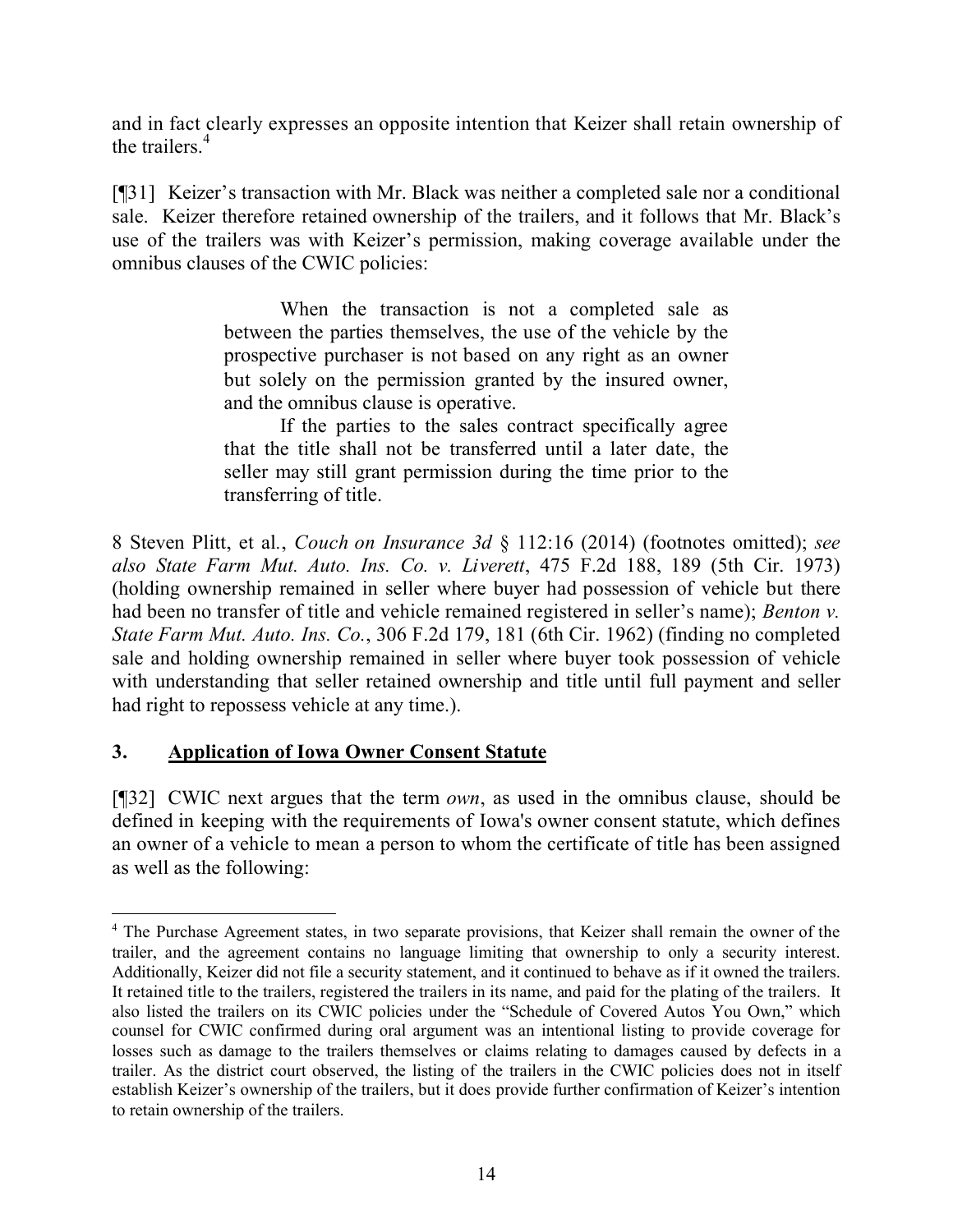(1) the lessee under a written lease for a period of twelve months or more with a lessor to whom the certificate of title has been issued, (2) a debtor in possession of a vehicle pursuant to a security agreement, and (3) a purchaser or a transferee of a vehicle who has received delivery of the vehicle under a bona fide sale or transfer. Iowa Code §§ 321.493(1)(a), 321.1(49), 321.493(2).

*Beganovic v. Muxfeldt*, 775 N.W.2d 313, 320 (Iowa 2009). We reject this argument for a number of reasons.

[¶33] As we noted above, the terms of an insurance policy generally are to be given their ordinary meaning. *Farm Bureau Life Ins. Co.*, 831 N.W.2d at 134; *see also LeMars Mut. Ins. Co. v. Joffer*, 574 N.W.2d 303, 307 (Iowa 1998) ("When words or phrases are undefined in a policy we do not give them a technical or legal meaning. Rather, undefined words are given their ordinary meaning."). The Iowa Supreme Court has recognized, however, that there are circumstances where an insurance policy should be read in conjunction with governing statutes:

> Notwithstanding the principle that the meaning of an insurance contract is generally determined from the language of the policy, statutory law may also affect our interpretation of policy provisions. In discussing the application and effect of Iowa's uninsured/underinsured motorist statute, chapter 516A, this court has stated:

A statute that authorizes a contract of insurance has application beyond merely permitting or requiring such a policy. The statute itself forms a basic part of the policy and is treated as if it had actually been written into the policy. The terms of the policy are to be construed in light of the purposes and intent of the applicable statute.

*Tri-State Ins. Co. v. De Gooyer*, 379 N.W.2d 16, 17 (Iowa 1985) (citations omitted). Consequently, when a policy provision conflicts with a statutory requirement, the policy provision is ineffective and the statute controls. *Matthess v. State Farm Mut. Auto. Ins. Co.*, 548 N.W.2d 562, 564 (Iowa 1996).

*Lee v. Grinnell Mut. Reinsurance Co.*, 646 N.W.2d 403, 406 (Iowa 2002).

[¶34] *Lee* defines the circumstances under which a statutory definition or requirement should be considered in interpreting an insurance contract, and those circumstances do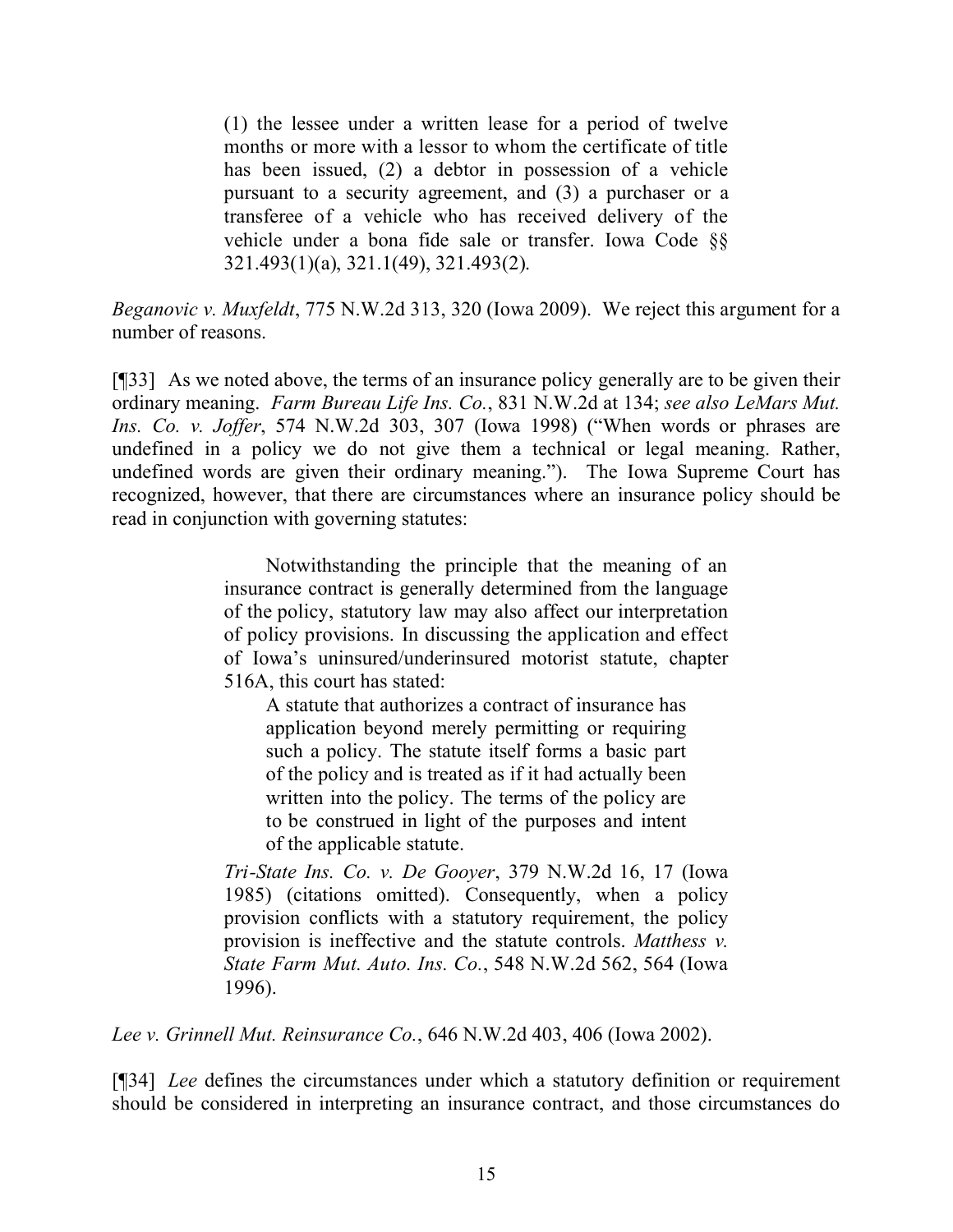not exist in this case. First, the statutory definition that CWIC has asked this Court to read into the policies it issued Keizer is drawn from the Iowa owner consent statute, not a statute authorizing insurance contracts or governing the coverage that an insurance contract must provide.<sup>5</sup> Because the owner consent statute does not govern insurance contracts and the scope of their coverage, the statute does not reflect the same legislative intent to have the statutory terms read into an insurance policy that was present in the *Lee* case.

[¶35] Second, the rule of interpretation announced in *Lee* gives a statutory requirement or definition primacy only where there is a conflict between the statute and the insurance policy in question. There is no such conflict between the CWIC policies and the owner consent statute on which CWIC relies because the owner consent statute does not apply to trailers. *See Zimmer v. Vander Waal*, 780 N.W.2d 730, 734-35 (Iowa 2010) (holding that trailer is not a motor vehicle as defined by owner consent statute and is therefore not governed by statute). Because no conflict exists between the owner consent statute and the CWIC policies, there is no requirement that the CWIC policies be supplemented with that statute's definitions.

[¶36] The circumstances in this case do not warrant application of the statutory definitions urged by CWIC, and the policies themselves do not incorporate those statutory definitions. We shall therefore give the omnibus clause terms their ordinary meaning.

[¶37] Keizer retained ownership of the trailers through its Purchase Agreement with Mr. Black, and through that same agreement, it gave Mr. Black permission to take possession of and use the trailers. If this transaction reflects ownership and permission that is not of the type CWIC intended to have covered by the omnibus clause of the policies it sold to Keizer, a company that sells trailers as its business, it was incumbent upon CWIC to have made that clear in the terms of the policies. *See Farm Bureau Life Ins. Co.*, 780 N.W.2d at 742 (quoting *Malcolm*, 259 N.W.2d at 835) ("When an insurer has 'affirmatively expressed coverage through broad promises, [it] assumes a duty to define any limitations or exclusionary clause in clear and explicit terms.'"); s*ee also Stahly Cartage Co. v. Universal Mut. Cas. Co.*, 138 N.E.2d 243, 244 (Ill. App. 1956) (noting policy provision that excluded coverage for any vehicle "subject to any bailment lease, conditional sale, mortgage or other encumbrance not specifically declared and described in this policy"). Applying the ordinary meaning of the terms *own* and *permission*, coverage is available under the omnibus clause of the policies CWIC issued to Keizer.

<sup>&</sup>lt;sup>5</sup> The Iowa owner consent statute, governs an owner's vicarious liability for damages caused by a person who uses the owner's vehicle with the owner's consent. *Beganovic v. Muxfeldt*, 775 N.W.2d 313, 318 (Iowa 2009).